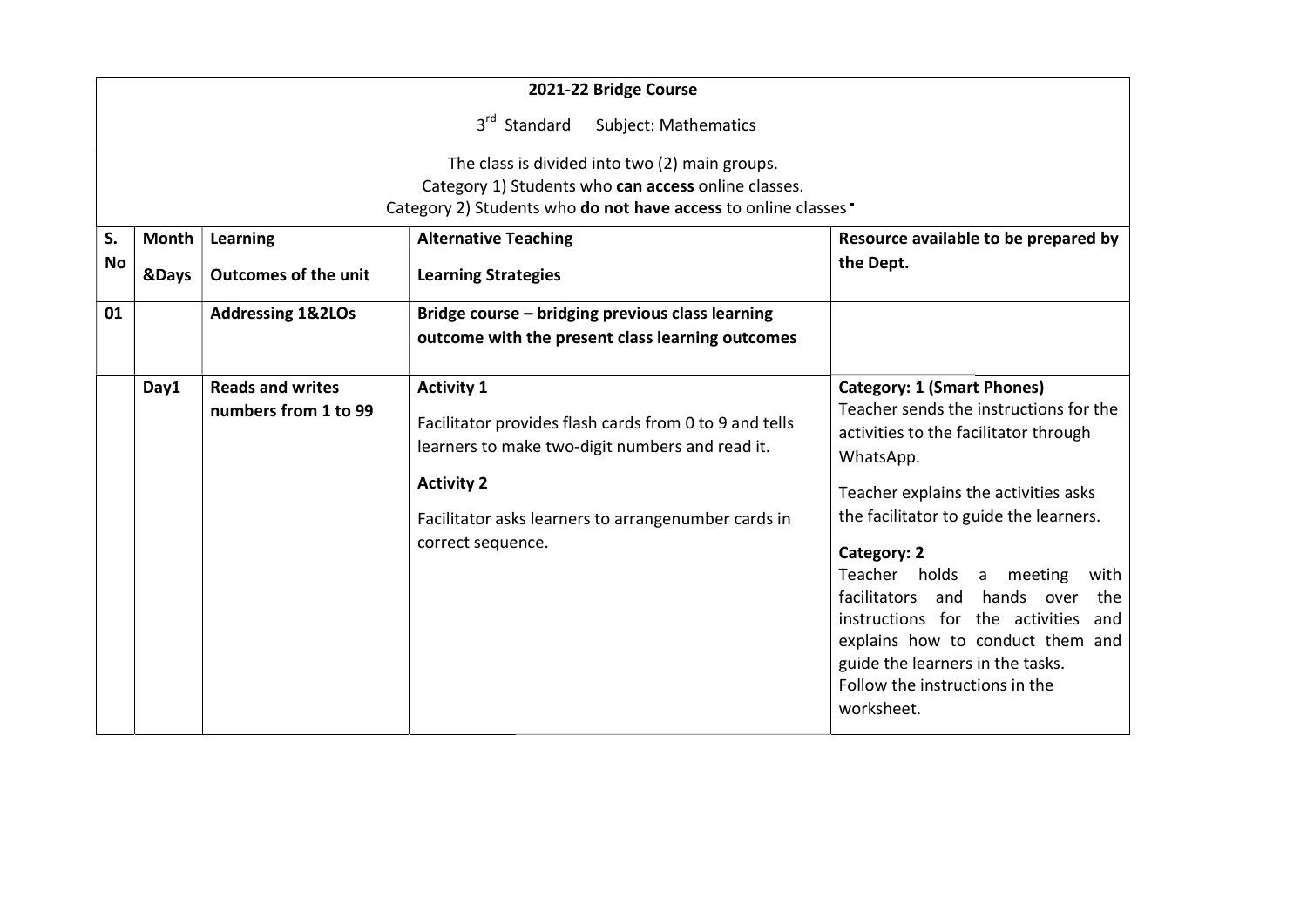| Day 2 | <b>Reads and writes</b>           | <b>Activity 1: Worksheet -1</b>                                                                                                                                                                                                                                                                                                                                                                        | <b>Category: 1 (Smart Phones)</b>                                                                                                                                                                                                                                                                                                                                                                                                                                                      |
|-------|-----------------------------------|--------------------------------------------------------------------------------------------------------------------------------------------------------------------------------------------------------------------------------------------------------------------------------------------------------------------------------------------------------------------------------------------------------|----------------------------------------------------------------------------------------------------------------------------------------------------------------------------------------------------------------------------------------------------------------------------------------------------------------------------------------------------------------------------------------------------------------------------------------------------------------------------------------|
|       | numbers from 1 to 99              | Facilitator gives the provided worksheet to the<br>learnersand asks them to do as they are instructed.<br><b>Activity 2:</b><br>Facilitator shows the provided video to the<br>learnersand asks them to do as they are instructed.<br>Refer video link https://youtu.be/lnjhUwb8iMw                                                                                                                    | Teacher sends the instructions for the<br>activities to the facilitator through<br>WhatsApp.<br>Teacher explains the activities asks<br>the facilitator to guide the learners.<br>Category: 2<br>Teacher holds<br>a meeting<br>with<br>facilitators and<br>hands over<br>the<br>instructions for the activities<br>and<br>explains how to conduct them and<br>guide the learners in the tasks.<br>Follow the instructions in the<br>worksheet.                                         |
| Day 3 | Works with two 2 digit<br>numbers | <b>Activity 1</b><br>Facilitator shows video of comparison two-digit<br>number and asks learners to compare numbers and<br>identify which is greater or lesser.<br>https://youtube/nWsRgUAPrsU<br><b>Activity 2</b><br>Facilitator refers tothe textbook: Mathematics, page<br>number 16 and 17<br><b>Activity 3: Worksheet</b><br>Facilitator provides worksheets and asks learners to<br>complete it | <b>Category: 1 (Smart Phones)</b><br>Teacher sends the instructions for the<br>activities to the facilitator through<br>WhatsApp.<br>Teacher explains the activities asks<br>the facilitator to guide the learners.<br>Category: 2<br>Teacher holds<br>a meeting<br>with<br>facilitators<br>hands over<br>and<br>the<br>instructions for the activities<br>and<br>explains how to conduct them and<br>guide the learners in the tasks.<br>Follow the instructions in the<br>worksheet. |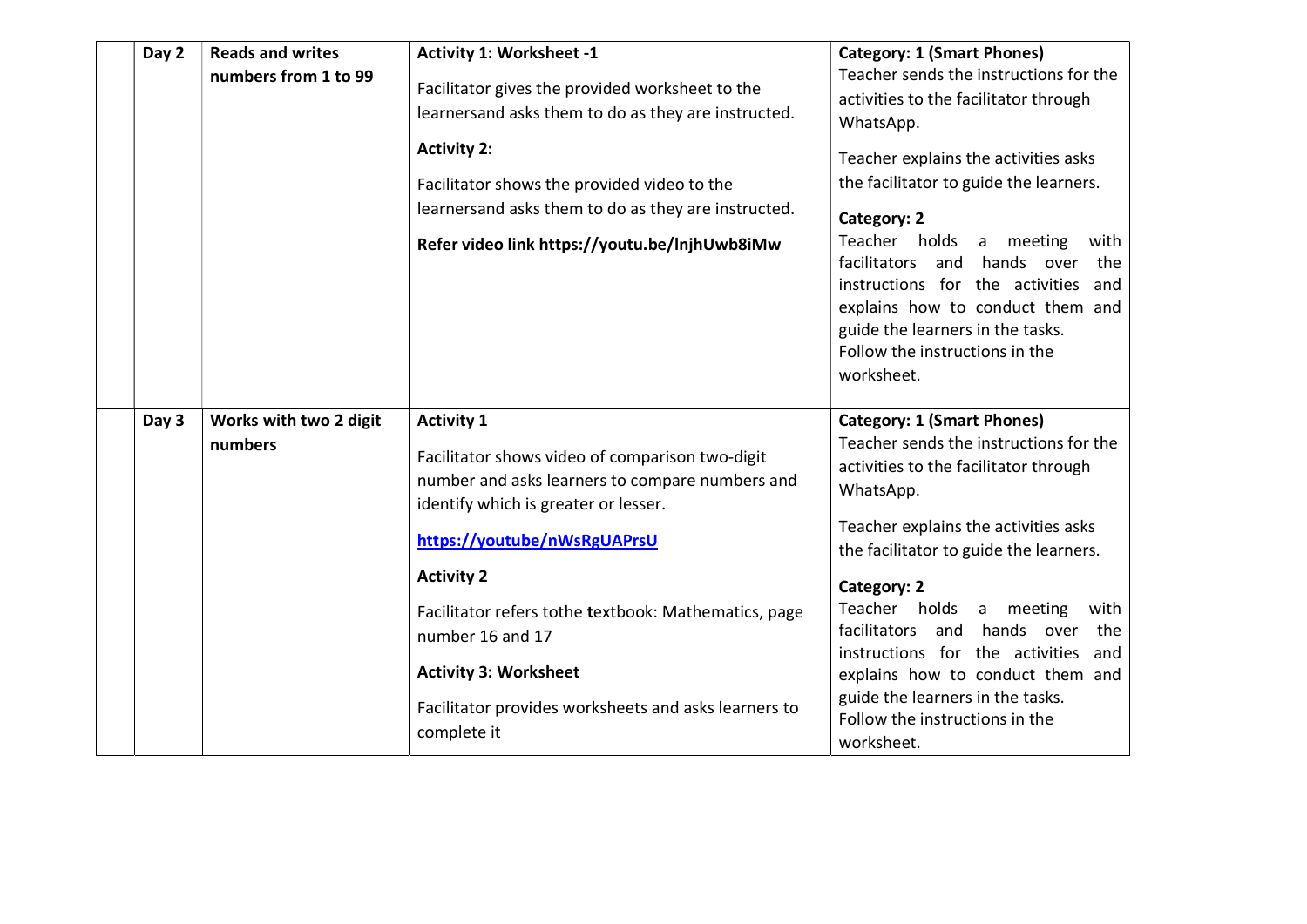| Day 4 | <b>Writes and reads</b>                                                              | <b>Activity 1 Roll the dice</b>                                                                                                                                                | <b>Audio instructions</b>                                                                                                                                                                                                                                                                                                                                                                                                                                                          |
|-------|--------------------------------------------------------------------------------------|--------------------------------------------------------------------------------------------------------------------------------------------------------------------------------|------------------------------------------------------------------------------------------------------------------------------------------------------------------------------------------------------------------------------------------------------------------------------------------------------------------------------------------------------------------------------------------------------------------------------------------------------------------------------------|
|       | numbers up to 99                                                                     | Facilitator asks the learner to roll two dice and asks<br>learners to read the number and write it.                                                                            | <b>Category: 1 (Smart Phones)</b><br>Teacher sends the instructions for the<br>activities to the facilitator through<br>WhatsApp.<br>Teacher explains the activities asks<br>the facilitator to guide the learners.<br>Category: 2<br>Teacher holds a meeting<br>with<br>facilitators and<br>hands over<br>the<br>instructions for the activities and<br>explains how to conduct them and<br>guide the learners in the tasks.<br>Follow the instructions in the<br>worksheet.      |
| Day 5 | <b>Arranges two-digit</b><br>numbers upto 99 in<br>ascending and<br>descending order | <b>Activity 1</b><br>Facilitator refers to the video<br>linkhttps://youtube/NswJL_Zo5QMto show a video<br>about writing two-digit number in ascending and<br>descending order. | <b>Category: 1 (Smart Phones)</b><br>Teacher sends the instructions for the<br>activities to the facilitator through<br>WhatsApp.Teacher explains the<br>activities asks the facilitator to guide<br>the learners.<br>Category: 2<br>Teacher holds<br>a meeting<br>with<br>facilitators and<br>hands over<br>the<br>instructions for the activities<br>and<br>explains how to conduct them and<br>guide the learners in the tasks.<br>Follow the instructions in the<br>worksheet. |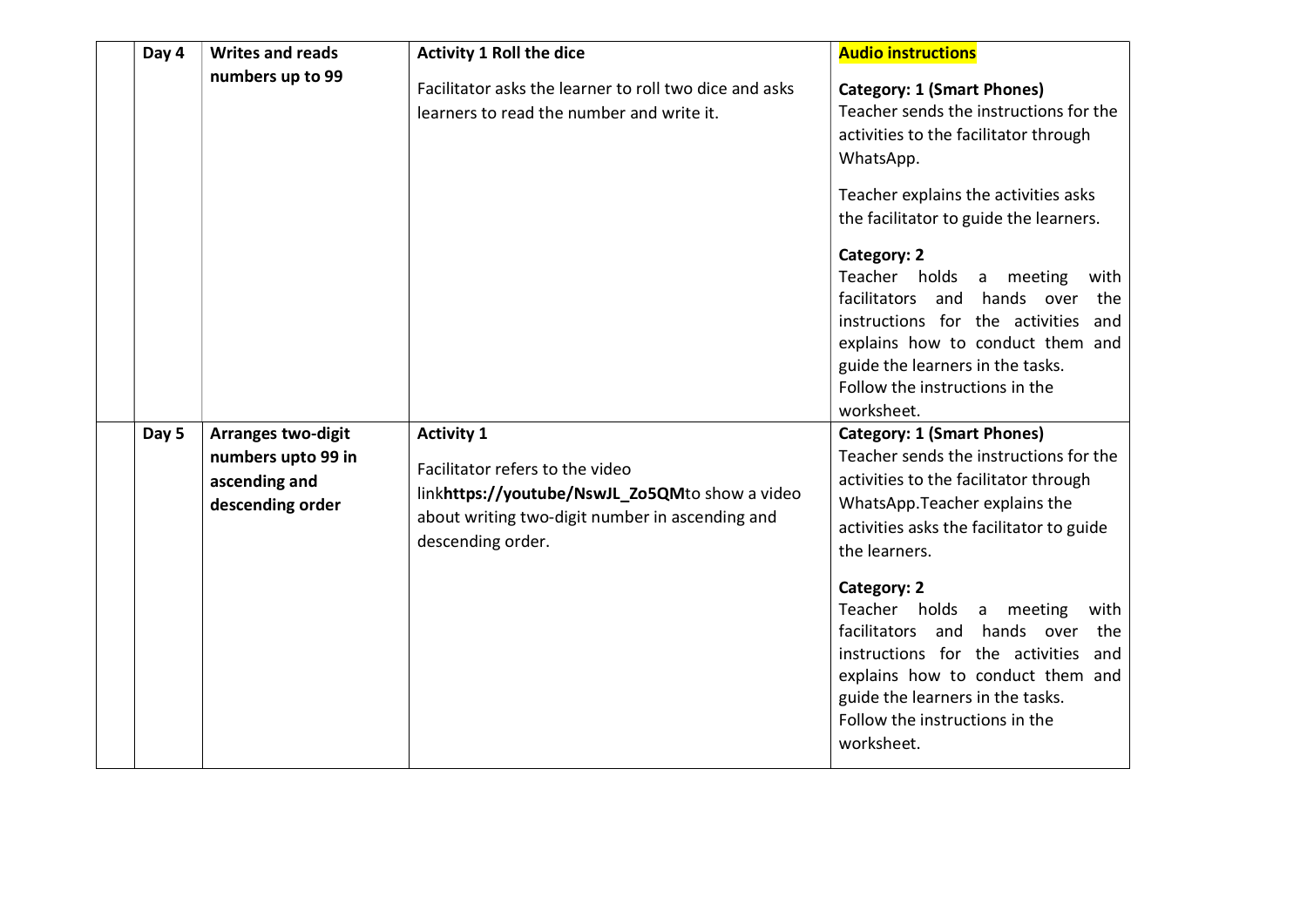| Day 6<br><b>Identifies 2 - digit</b><br>numbers up to 99 | <b>Activity 1: Worksheet</b><br>Facilitator provides worksheets and asks learners to<br>complete it.<br><b>Activity 2:</b><br>Facilitator refers to the video<br>linkhttps://youtu.be/iRFCYWMZqCMand shows video<br>on comparing numbers.  | <b>Category: 1 (Smart Phones)</b><br>Teacher sends the instructions for the<br>activities to the facilitator through<br>WhatsApp.<br>Teacher explains the activities asks<br>the facilitator to guide the learners.<br>Category: 2<br>Teacher holds a meeting<br>with<br>hands over<br>facilitators and<br>the<br>instructions for the activities<br>and<br>explains how to conduct them and<br>guide the learners in the tasks.<br>Follow the instructions in the<br>worksheet.    |
|----------------------------------------------------------|--------------------------------------------------------------------------------------------------------------------------------------------------------------------------------------------------------------------------------------------|-------------------------------------------------------------------------------------------------------------------------------------------------------------------------------------------------------------------------------------------------------------------------------------------------------------------------------------------------------------------------------------------------------------------------------------------------------------------------------------|
| Day 7<br>Uses place value in<br>writing numbers          | <b>Activity 1</b><br>Facilitator uses the YouTube<br>videohttps://youtu.be/Rukp8kq9di4 to explain about<br>place value. Facilitator refersto page 137 of the<br>textbookandgives learners practice exercises to write<br>using place value | <b>Category: 1 (Smart Phones)</b><br>Teacher sends the instructions for the<br>activities to the facilitator through<br>WhatsApp.<br>Teacher explains the activities asks<br>the facilitator to guide the learners.<br>Category: 2<br>Teacher holds a<br>meeting<br>with<br>facilitators and<br>hands over<br>the<br>instructions for the activities<br>and<br>explains how to conduct them and<br>guide the learners in the tasks.<br>Follow the instructions in the<br>worksheet. |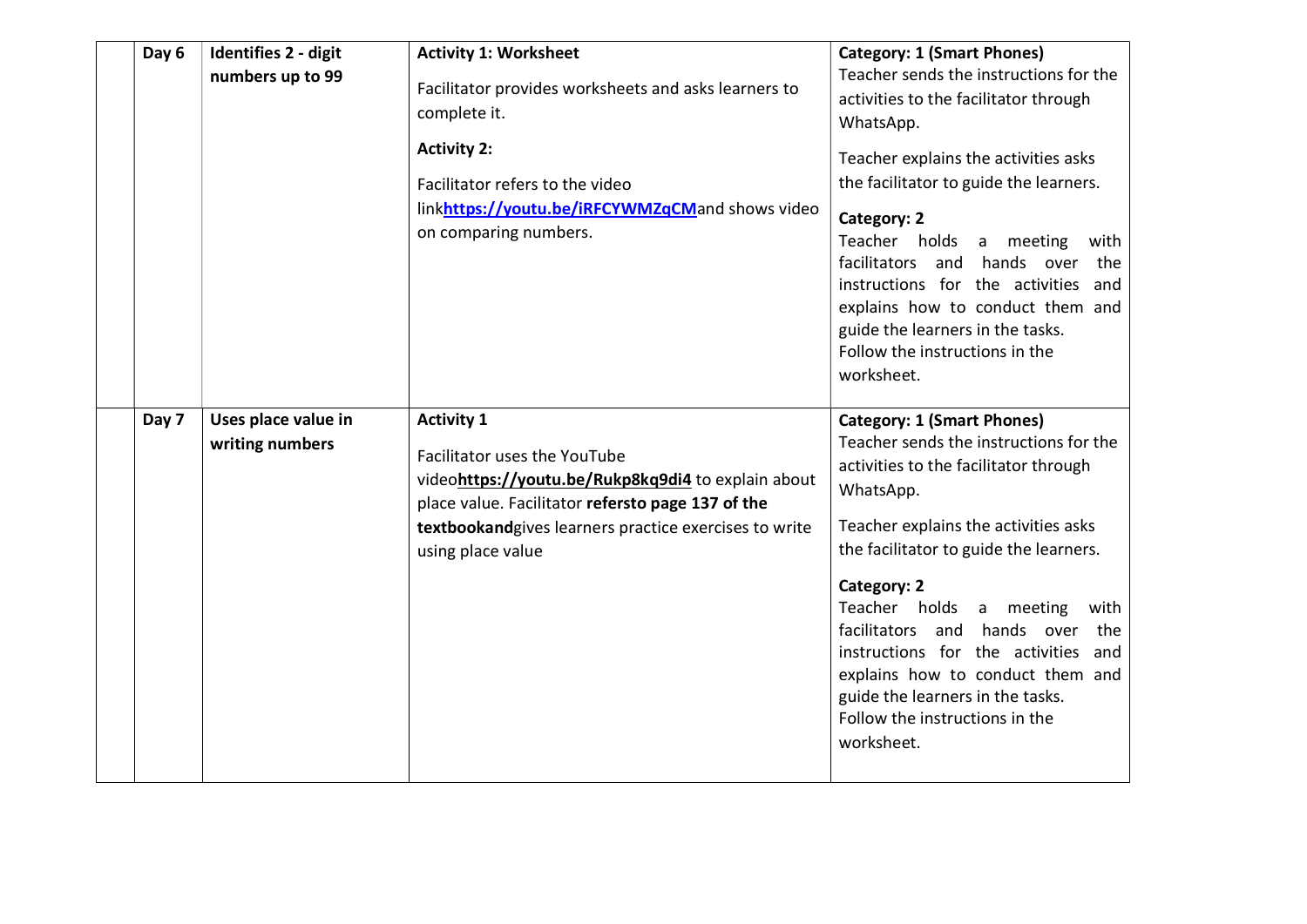| Day-8 | Uses place value in<br>writing 2-digit numbers | Activity1<br>Using matchsticks the facilitator makes groups of 10<br>matchsticks and extra matchsticks on a white sheet as<br>tens and ones.<br>The facilitator then writes a two-digit number and<br>helps the learner arrange matchstick according to their<br>place value, | <b>Category: 1 (Smart Phones)</b><br>Teacher sends the instructions for the<br>activities to the facilitator through<br>WhatsApp.<br>Teacher explains the activities asks<br>the facilitator to guide the learners.<br><b>Category: 2</b><br>Teacher holds<br>a meeting<br>with<br>facilitators and<br>hands over<br>the<br>instructions for the activities and<br>explains how to conduct them and<br>guide the learners in the tasks.<br>Follow the instructions in the<br>worksheet. |
|-------|------------------------------------------------|-------------------------------------------------------------------------------------------------------------------------------------------------------------------------------------------------------------------------------------------------------------------------------|-----------------------------------------------------------------------------------------------------------------------------------------------------------------------------------------------------------------------------------------------------------------------------------------------------------------------------------------------------------------------------------------------------------------------------------------------------------------------------------------|
| Day 9 | Uses place value in<br>writing 2-digit numbers | <b>Activity 1: Worksheet 4</b><br>Facilitator provides worksheet of place value of 2 digit<br>and asks learners to complete it                                                                                                                                                | <b>Category: 1 (Smart Phones)</b><br>Teacher sends the instructions for the<br>activities to the facilitator through<br>WhatsApp.<br>Teacher explains the activities asks<br>the facilitator to guide the learners.<br>Category: 2<br>Teacher holds<br>a meeting<br>with<br>facilitators and<br>hands over<br>the<br>instructions for the activities and<br>explains how to conduct them and<br>guide the learners in the tasks.<br>Follow the instructions in the<br>worksheet.        |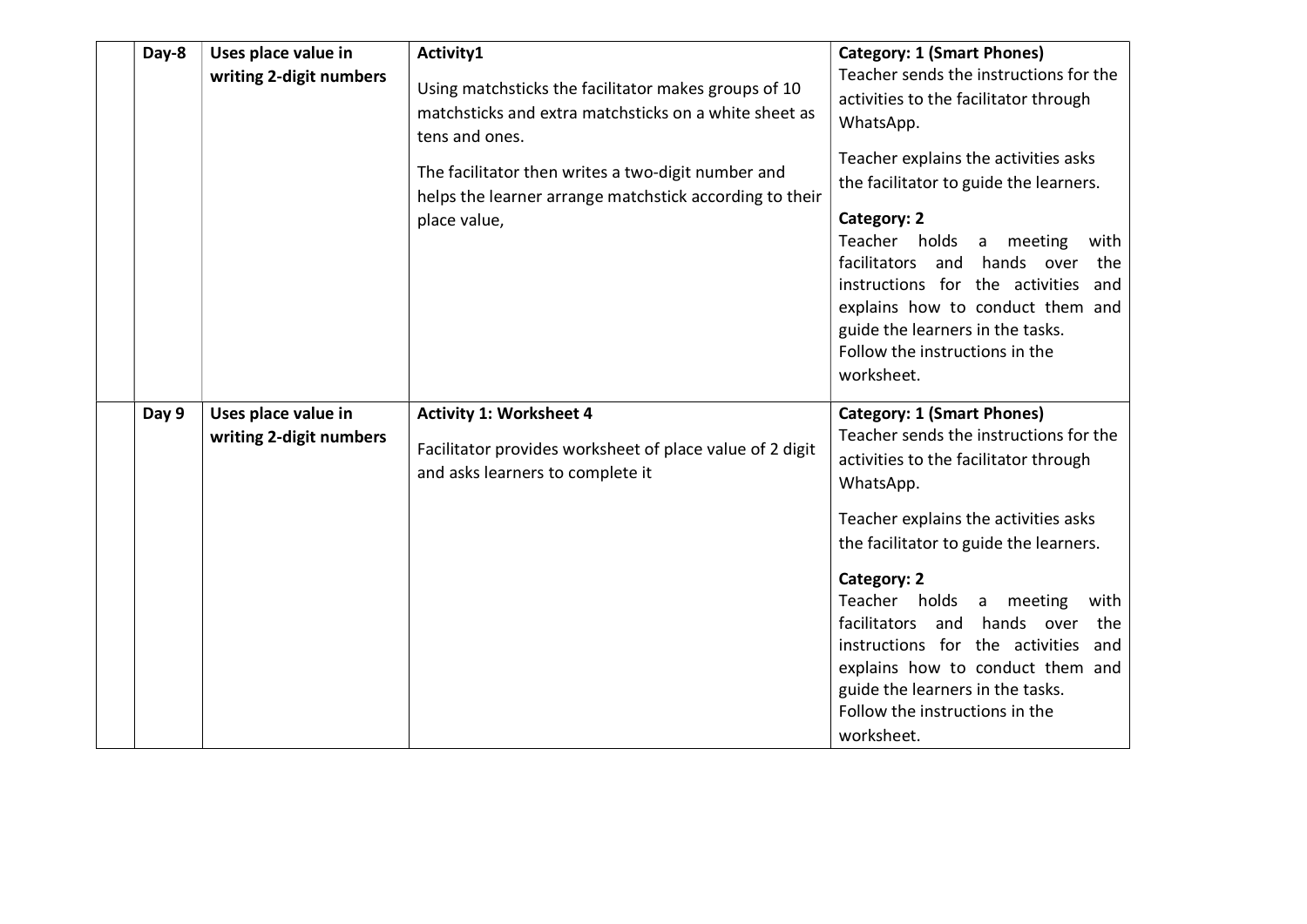| Day<br>10 | Forms 2 digit numbers<br>and compares smallest<br>and greatest number | <b>Activity 1:</b><br>Facilitator gives pair of numbers flash cards and ask<br>learners to form two-digit numbers and identified as<br>greatest and smallest number.                                                                | <b>Category: 1 (Smart Phones)</b><br>Teacher sends the instructions for the<br>activities to the facilitator through<br>WhatsApp.<br>Teacher explains the activities asks<br>the facilitator to guide the learners.<br>Category: 2<br>Teacher holds<br>a meeting<br>with<br>facilitators and<br>hands over<br>the<br>instructions for the activities<br>and<br>explains how to conduct them and<br>guide the learners in the tasks.<br>Follow the instructions in the<br>worksheet.    |
|-----------|-----------------------------------------------------------------------|-------------------------------------------------------------------------------------------------------------------------------------------------------------------------------------------------------------------------------------|----------------------------------------------------------------------------------------------------------------------------------------------------------------------------------------------------------------------------------------------------------------------------------------------------------------------------------------------------------------------------------------------------------------------------------------------------------------------------------------|
| Day<br>11 | Adds of two-digit<br>number without carry<br>over                     | <b>Activity 1</b><br>Facilitator shows the video on additionto the<br>learners.https://youtube/OOcclZ8ucrU<br><b>Activity 2</b><br>Facilitator also asks learners to practice exercises from<br>their textbook-page number 138 -140 | <b>Category: 1 (Smart Phones)</b><br>Teacher sends the instructions for the<br>activities to the facilitator through<br>WhatsApp.<br>Teacher explains the activities asks<br>the facilitator to guide the learners.<br>Category: 2<br>Teacher holds<br>a meeting<br>with<br>hands over<br>facilitators<br>and<br>the<br>instructions for the activities<br>and<br>explains how to conduct them and<br>guide the learners in the tasks.<br>Follow the instructions in the<br>worksheet. |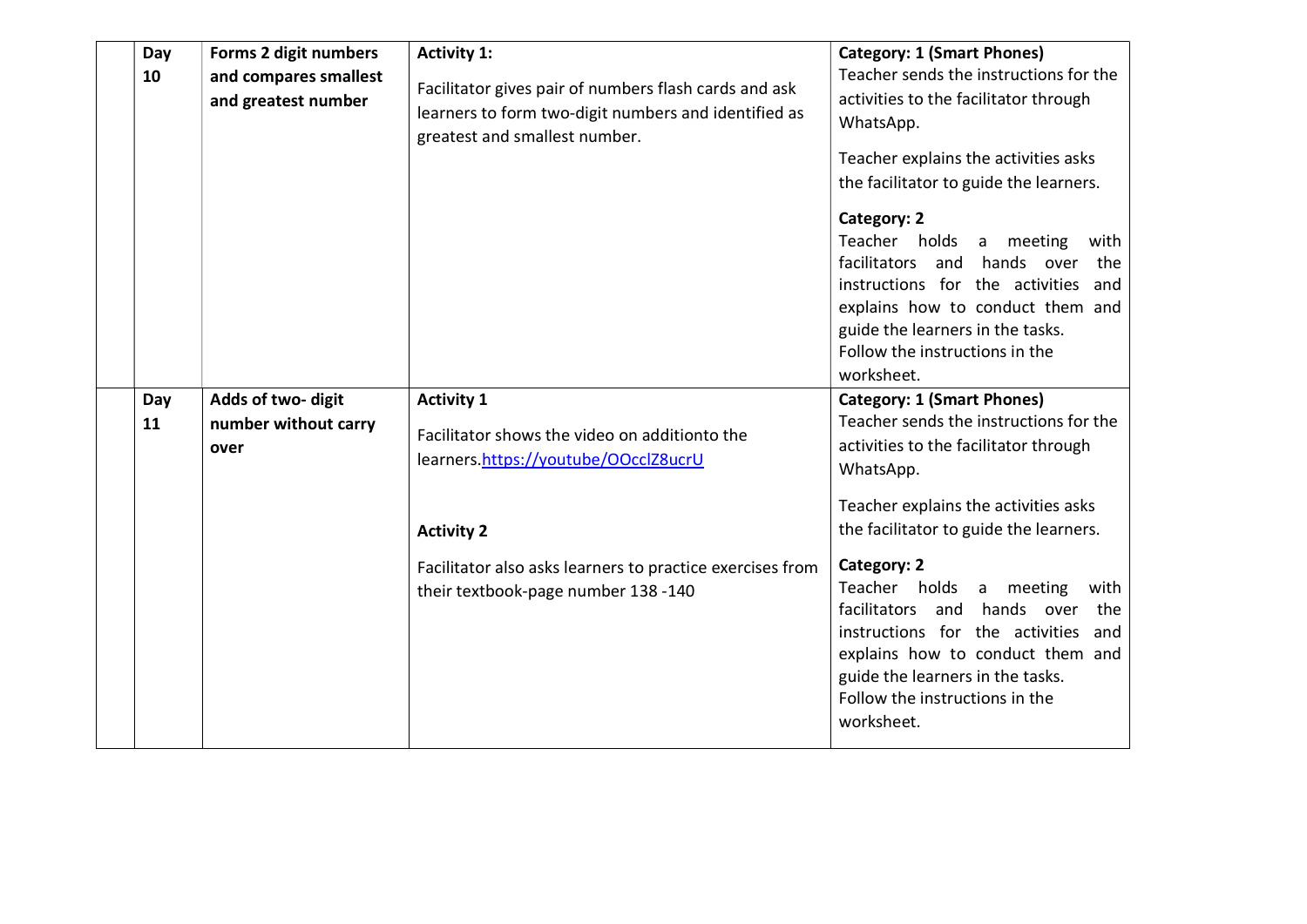| Day12 | Adds two-digit numbers<br>without carryover | <b>Activity 1: Worksheet 5</b><br>Facilitator provide the worksheet and asks learners to<br>complete the activities.https://youtu.be/hLttJwoZk 0                                                                                                                                                                                                                                  | <b>Category: 1 (Smart Phones)</b><br>Teacher sends the instructions for the<br>activities to the facilitator through<br>WhatsApp.<br>Teacher explains the activities asks<br>the facilitator to guide the learners.<br>Category: 2<br>Teacher holds<br>a meeting<br>with<br>facilitators and<br>hands over<br>the<br>instructions for the activities<br>and<br>explains how to conduct them and<br>guide the learners in the tasks.<br>Follow the instructions in the<br>worksheet.        |
|-------|---------------------------------------------|-----------------------------------------------------------------------------------------------------------------------------------------------------------------------------------------------------------------------------------------------------------------------------------------------------------------------------------------------------------------------------------|--------------------------------------------------------------------------------------------------------------------------------------------------------------------------------------------------------------------------------------------------------------------------------------------------------------------------------------------------------------------------------------------------------------------------------------------------------------------------------------------|
| Day13 | Adds two-digit number<br>with carryover     | <b>Activity 1:</b><br>Facilitator shows the video of carry over two digits<br>addition.https://youtube/H6--OT6Vj7M<br>https://youtube/MkhaP7cf63g<br><b>Activity 2: Worksheet 6</b><br>Facilitator gives worksheet and asks learners to<br>complete it.<br><b>Activity 3:</b><br>Facilitator refers text book page number 147 to 149 to<br>give learners more practice activities | <b>Category: 1 (Smart Phones)</b><br>Teacher sends the instructions for the<br>activities to the facilitator through<br>WhatsApp.<br>Teacher explains the activities asks<br>the facilitator to guide the learners.<br><b>Category: 2</b><br>Teacher holds a<br>meeting<br>with<br>facilitators and<br>hands over<br>the<br>instructions for the activities<br>and<br>explains how to conduct them and<br>guide the learners in the tasks.<br>Follow the instructions in the<br>worksheet. |